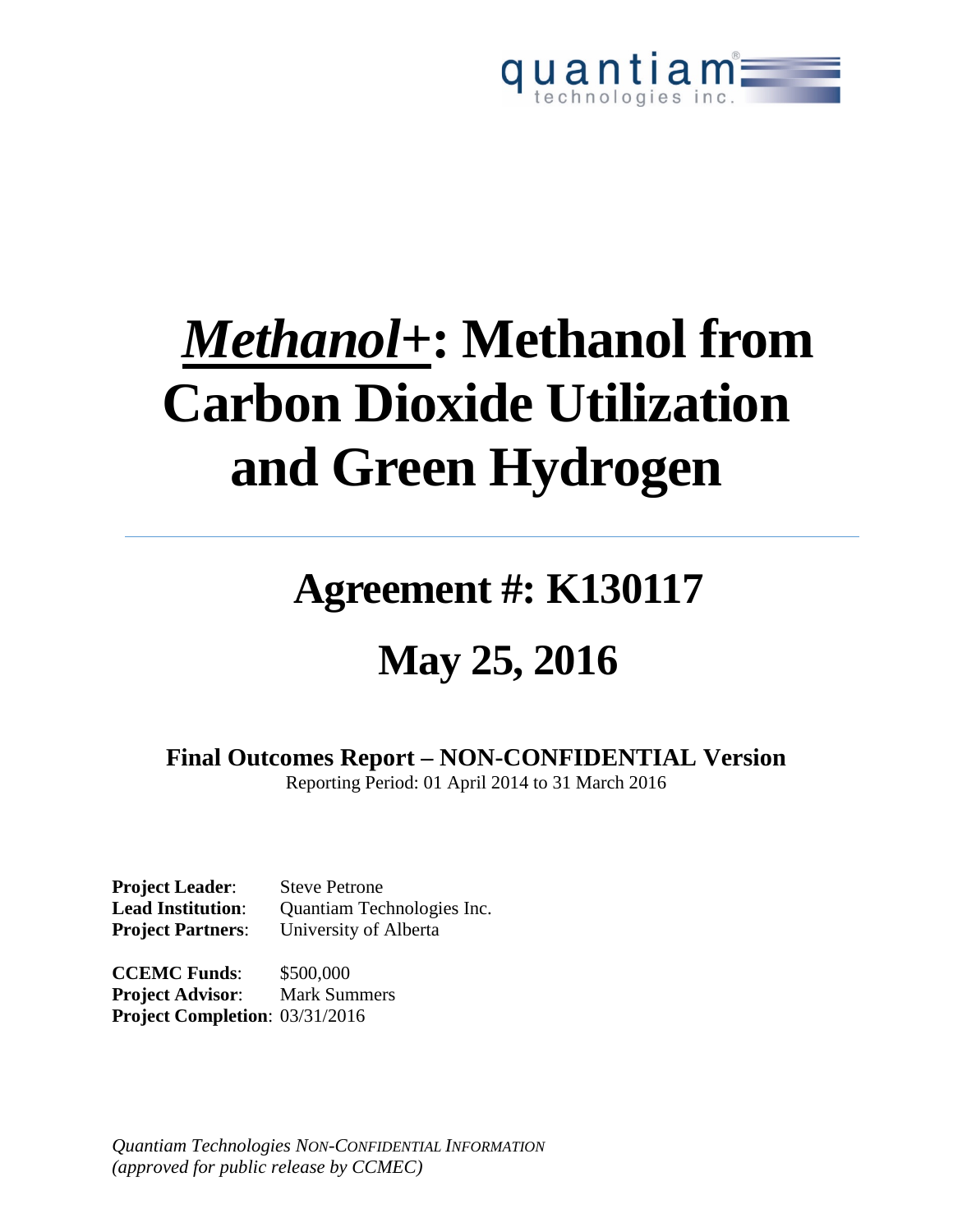This page left intentionally blank

*Quantiam Technologies NON-CONFIDENTIAL INFORMATION (approved for public release by CCMEC)*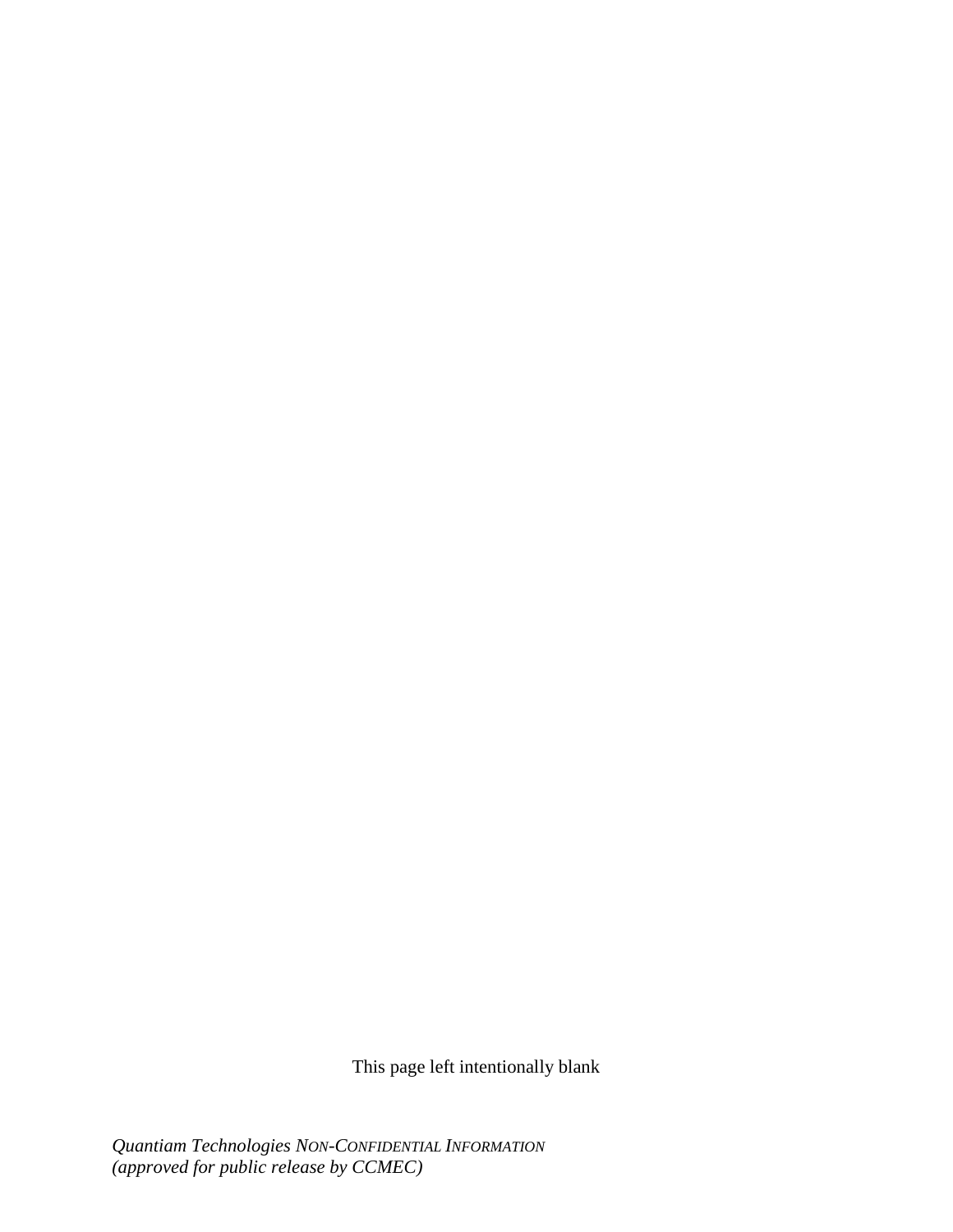# **CONTENTS**

| 1.0 |       |  |
|-----|-------|--|
| 2.0 |       |  |
| 2.1 |       |  |
| 2.2 |       |  |
| 3.0 |       |  |
| 3.1 |       |  |
| 3.2 |       |  |
|     | 3.2.1 |  |
| 3.3 |       |  |
| 3.4 |       |  |
|     |       |  |
| 3.5 |       |  |
| 4.0 |       |  |
| 4.1 |       |  |
| 4.2 |       |  |
| 4.3 |       |  |
| 5.0 |       |  |
| 6.0 |       |  |
| 7.0 |       |  |
| 8.0 |       |  |
| 9.0 |       |  |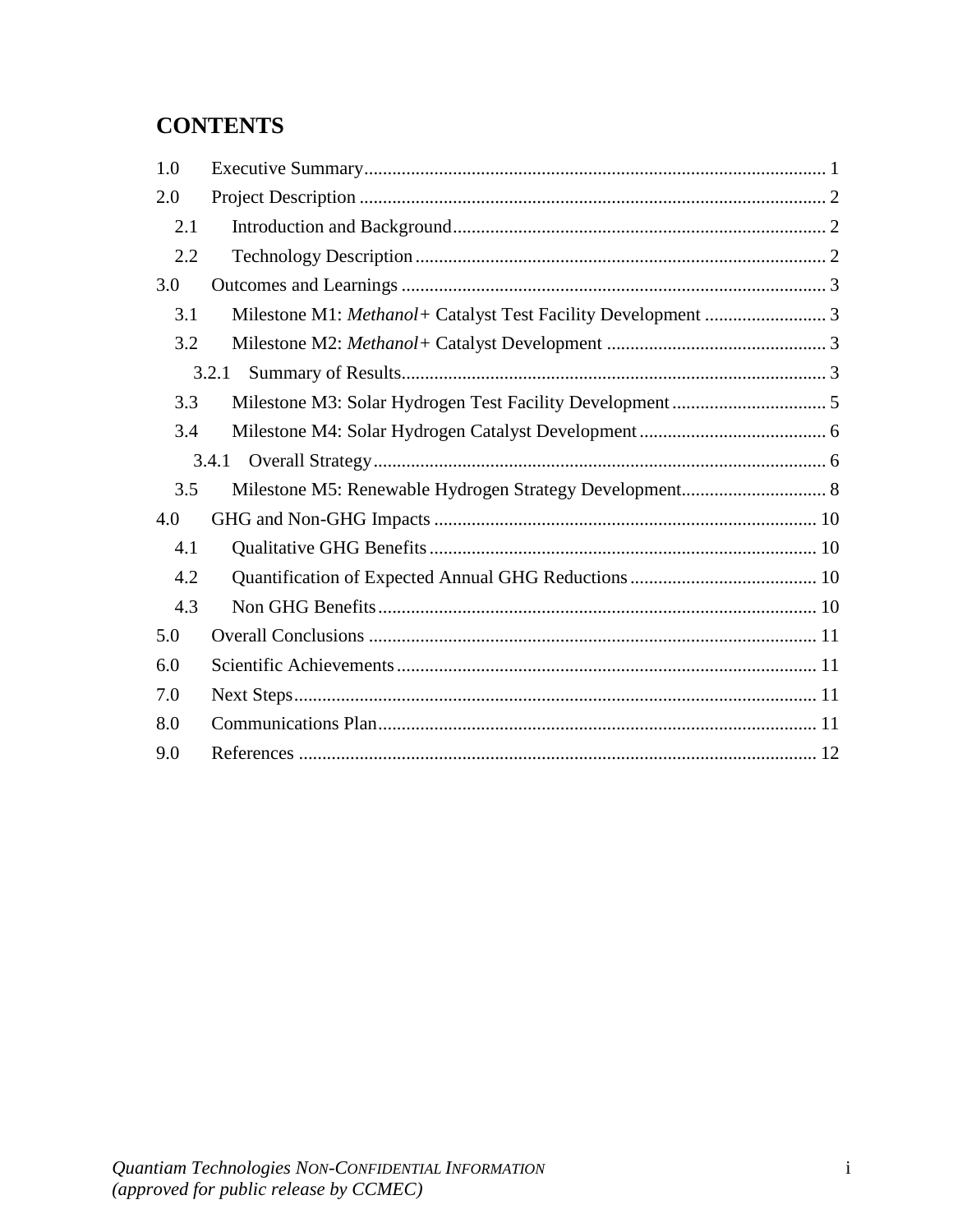### <span id="page-3-0"></span>**1.0 EXECUTIVE SUMMARY**

*Methanol+* delivers a carbon *negative* solution to high value petrochemical and hydrogen manufacturing in Alberta with global potential. The game changing *Methanol+* technology package couples a process technology which utilizes captured carbon dioxide emissions, and hydrogen produced from sunlight and water, to produce methanol, a high value global commodity chemical that is a key building block in polymer production. *Methanol+* is a sink for nearly 1.5 tonnes of CO2e per tonne of methanol produced, disrupting the traditional thinking that climate action and commercial success cannot move forward together. *Methanol+* delivers global greenhouse gas (GHG) reductions up to 67 MT/Y by 2050 in the fuel additive and olefin production markets alone. In tomorrow's electricity grids comprising large fractions of variable renewable energy sources, chemical fuels like methanol and hydrogen constitute the solution to key challenges in energy storage.

Though best together, these two technologies stand alone in their own right. The  $CO<sub>2</sub>$ Utilization technology remains  $CO<sub>2</sub>$  negative and cost competitive even when hydrogen is produced via renewable energy powered electrolysis. The Solar Hydrogen technology will disruptively transform the hydrogen production industry. Alberta alone produces over 3.5 MT of hydrogen annually, emitting nearly 40 MT of CO<sub>2</sub>. Solar hydrogen will emit less than one tenth of the  $CO<sub>2</sub>$ .

The economics of *Methanol+* are extremely attractive and drive significant commercial opportunity. Several scenarios for revenue streams are envisaged, including catalyst manufacture and sale (\$15-150M/Y), licensing our technologies to manufacture methanol, hydrogen or other petrochemicals (\$50-250M/Y), as well as the full production and sale of methanol, hydrogen and petrochemicals (\$3-35B/Y).

The \$1.5 M of total investment to date in *Methanol+* includes \$0.5 M from the CCEMC grand challenge, and is coupled with our 18 years of experience developing novel catalyst materials have enabled the Consortium, which includes the world class Buriak group at the University of Alberta, to bring the key technologies from concept to fully functioning prototypes in under two years completing the Applied R&D phase. Our project plan culminates in a pilot scale demonstration of our integrated **Methanol**+ technology in Edmonton.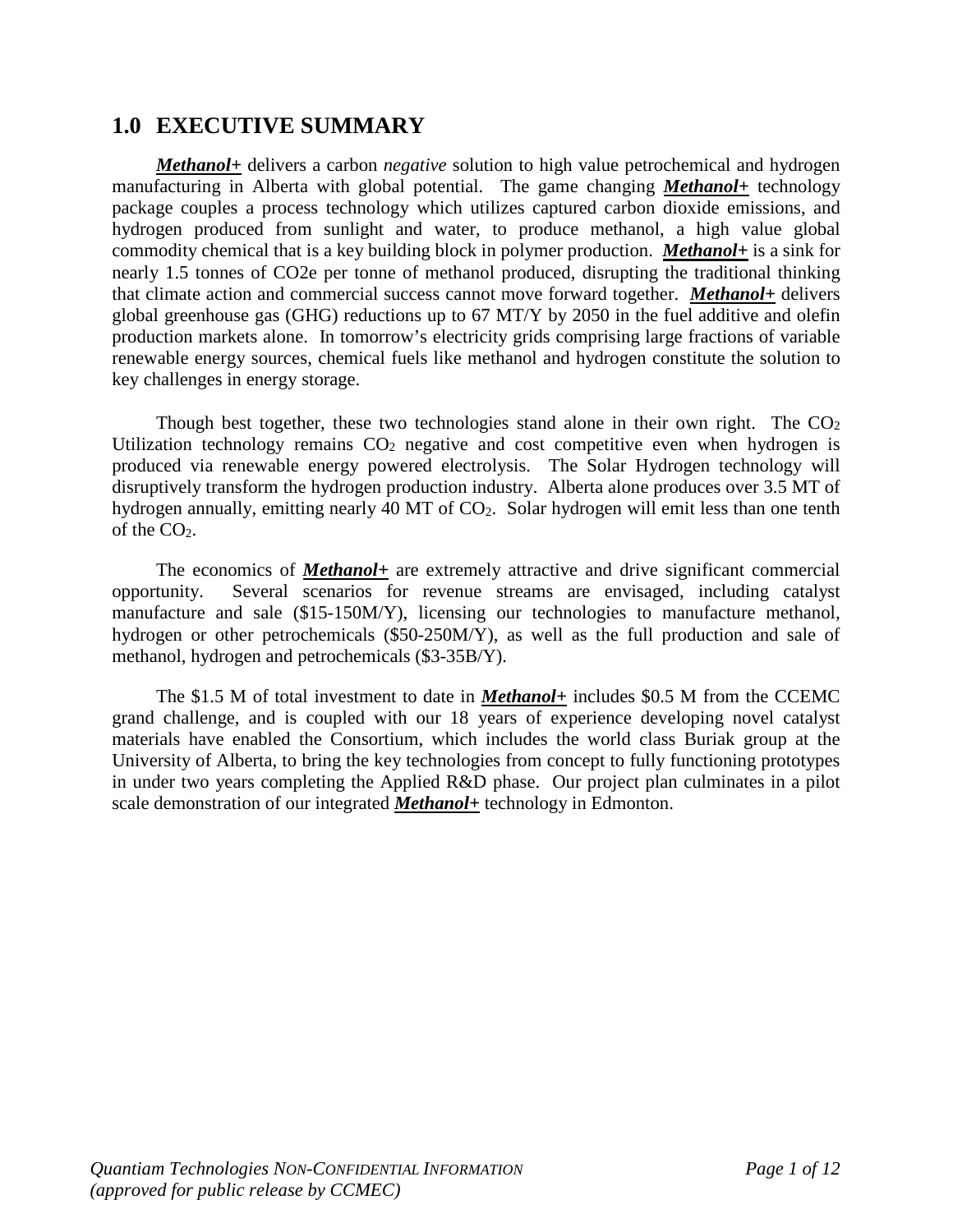# <span id="page-4-0"></span>**2.0 PROJECT DESCRIPTION**

#### <span id="page-4-1"></span>**2.1 Introduction and Background**

Since project start in 2013 we have aggressively pursued the development of our Solar Hydrogen and CO<sub>2</sub> Utilization technologies. We adopted a laser focused development strategy that hinged on rapid screening of candidate materials, and maximal automation and streamlining of sample prep, and heavily leveraged best corporate practices for design of experiment. This strategy has paid dividends, allowing us to solve key technological challenges on an extremely accelerated development timeline. We have as a result a library of catalysts for both Solar Hydrogen and methanol production, as well as key reactor and process developments projected to readily advance and enable commercialization.

#### <span id="page-4-2"></span>**2.2 Technology Description**

The *Methanol*+ CO<sub>2</sub> Utilization technology relies on catalyst and process technology to convert CO2 and hydrogen to methanol with increased reactivity and yield at milder process conditions than conventional systems.

The Solar Hydrogen technology absorbs sunlight and converts it to the required energy to convert water into hydrogen and oxygen. This technology package includes the energy capture material, an advanced catalyst as well as a protective coating.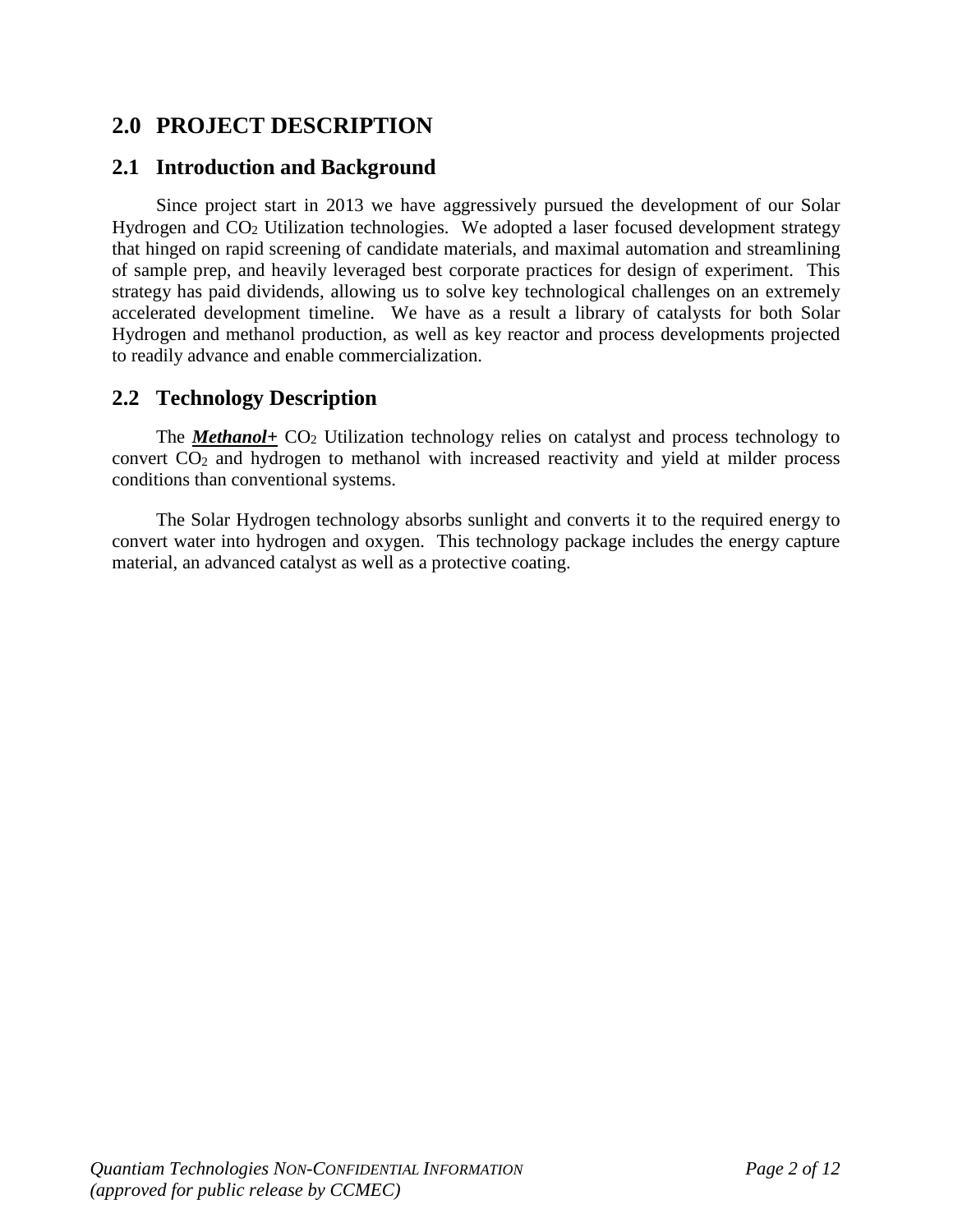# <span id="page-5-0"></span>**3.0 OUTCOMES AND LEARNINGS**

#### <span id="page-5-1"></span>**3.1 Milestone M1:** *Methanol+* **Catalyst Test Facility Development**

The final design for the catalyst testing facility was that of a conventional, bench-scale, packed bed reactor as this was the most cost-and time-effective solution given the project timeline. As designed, the bench-scale reactor system for screening catalyst candidate materials is capable of a wide range of relevant process variables. The process conditions for  $CO<sub>2</sub>$  (and H2) conversion to methanol are similar to the conventional syngas-to-methanol process which converts a stoichiometric mixture of CO and  $H_2$  to methanol at elevated temperature (ca. 240 °C) and pressure (70-100 bar(a)) over a packed bed of heterogeneous catalyst.

Figure 3.2.1, below, shows the appearance of the Milestone 1 Catalyst Test Facility asconstructed in Quantiam's Research and Development facility, with the principal components labelled.

#### <span id="page-5-2"></span>**3.2 Milestone M2:** *Methanol+* **Catalyst Development**

Three catalyst families were selected for development after a thorough review of the available literature, two metal-metal oxide based families, and one mixed metal based family.

#### <span id="page-5-3"></span>**3.2.1 Summary of Results**

A summary of the most promising catalyst candidate materials tested is given below in [Table 3.2.1](#page-6-0) and [Table 3.2.2.](#page-6-1)



**Figure 3.2.1:** Photograph of the bench scale  $CO<sub>2</sub>$  utilization catalyst testing system showing the principal components: 1) gas delivery system (gas cylinders, purging manifold, solenoid valves, MFCs); 2) reactor solenoid valve and furnace temperature control; 3) reactor vessel and heating jacket in safety enclosure; 4) PC for online process control and monitoring; 5) RGA for on-line tail gas analysis; 6) GC for on-line tail gas analysis.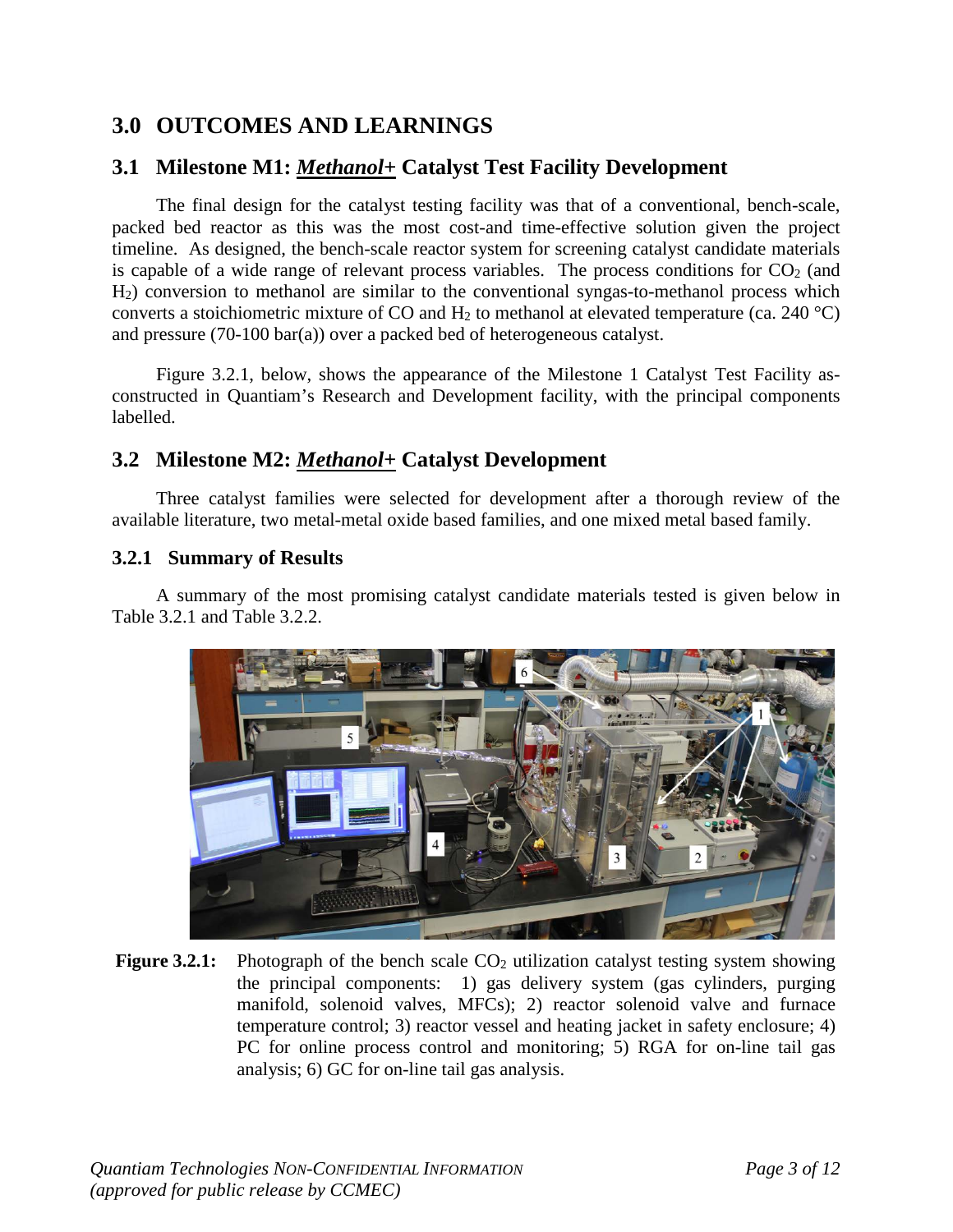| Catalyst                   | $CO2$ Conversion | <b>Selectivity to CH3OH</b> | <b>CH<sub>3</sub>OH</b> Yield |
|----------------------------|------------------|-----------------------------|-------------------------------|
| <b>Commercial Catalyst</b> | 1.0              | 1.0                         | 1.0                           |
| Catalyst Q1                | 0.6              | 3.3                         | 2.2                           |
| Catalyst Q2                | 0.7              | 2.2                         | 1.6                           |
| Catalyst Q3                | 0.5              | 2.5                         | 1.4                           |
| Catalyst Q4                | 0.4              | 3.2                         |                               |

<span id="page-6-0"></span>**Table 3.2.1:** Summary of catalyst testing results for the most promising catalyst candidates at  $1/6<sup>th</sup>$  of conventional methanol process severity.

<span id="page-6-1"></span>**Table 3.2.2:** Summary of catalyst testing results for the most promising catalyst candidates at 1/4 of conventional methanol process severity.

| Catalyst                   | $CO2$ Conversion | <b>Selectivity to CH3OH</b> | <b>CH<sub>3</sub>OH</b> Yield |
|----------------------------|------------------|-----------------------------|-------------------------------|
| <b>Commercial Catalyst</b> | 1.0              | 1.0                         | 1.0                           |
| Catalyst Q1                | 0.9              | 8.0                         | 7.0                           |
| Catalyst Q5                | 0.3              | 7.2                         | 2.5                           |
| Catalyst Q2                | 0.7              | 2.3                         | 1.6                           |
| Catalyst Q3                | 0.6              | 1.9                         | 1.5                           |

Testing concentrated on milder process conditions than those used for methanol synthesis from CO2 using the conventional syngas-to-methanol catalyst. Reducing the process pressure will be critical to maximizing the CO2e reductions possible, since compression is one of the major energy costs in the industrial process<sup>5</sup>. All the candidate materials tested produced only methanol and carbon monoxide as reaction products. In general, the most promising catalyst candidates showed greater selectivity toward methanol production than the candidate catalyst, albeit with reduced carbon dioxide conversion rates. This results in methanol yields which are similar to the commercial catalyst, but with less of the unwanted CO by-product.

In light of these promising results, the Q1-Q5 catalyst families will all be brought forward for further development in Phase 2 of the project, in particular development of new synthesis methods via a nanoparticle route, which shows promise in increasing catalyst activity toward conversion to methanol.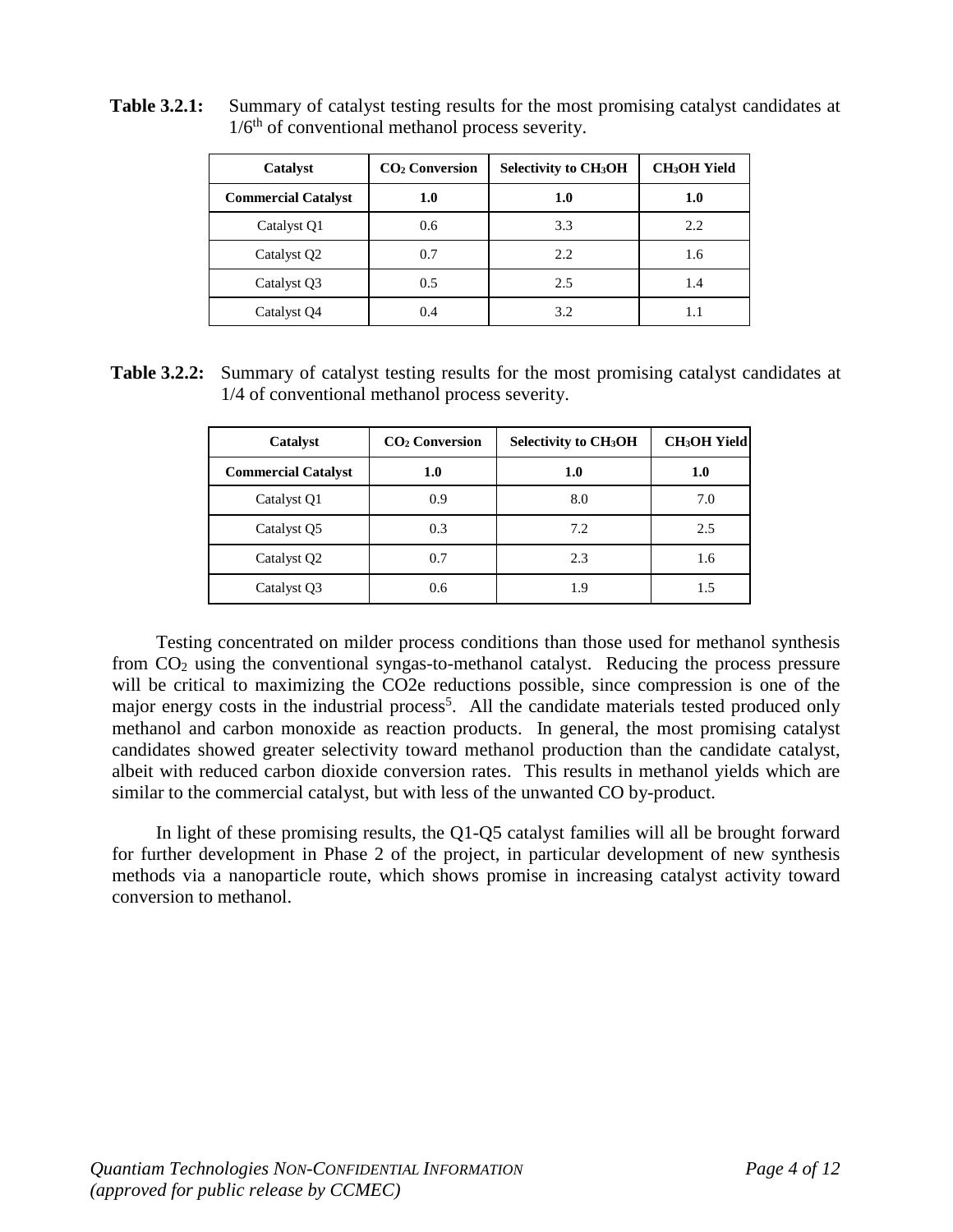#### <span id="page-7-0"></span>**3.3 Milestone M3: Solar Hydrogen Test Facility Development**



**Figure 3.2.2:** Schematic of electrochemical test apparatus, in this case indicating a test on an oxygen evolution catalyst.

The University of Alberta research team enabled Quantiam to hit the ground running. Further, we obtained an alpha prototype solar simulator that delivers a best in class match to the solar spectrum. Working in collaboration with a local Alberta company, G2V Optics, we were able to develop a custom, submersible light source. To our knowledge this is a unique piece of technology and positions our testing facility ahead of such institutions as Caltech's Joint Center for Artificial Photosynthesis.

Our rapid screening test system is shown below. The solar simulator, sample holder and counter electrode are all held in place by a 3D printed lid. The sample is exposed to artificial sunlight at a fixed distance of 1 cm from the solar simulator. The 3D printed lid has mounting points for both graphite rod and reference electrode, leading to reproducible electrode positioning for every sample. We have 3 such systems due to the purchase of two additional units from G2V following successful alpha test.



**Figure 3.3.1:** Solar Hydrogen test facility 1/2 cell test aparatus.

*Quantiam Technologies NON-CONFIDENTIAL INFORMATION Page 5 of 12 (approved for public release by CCMEC)*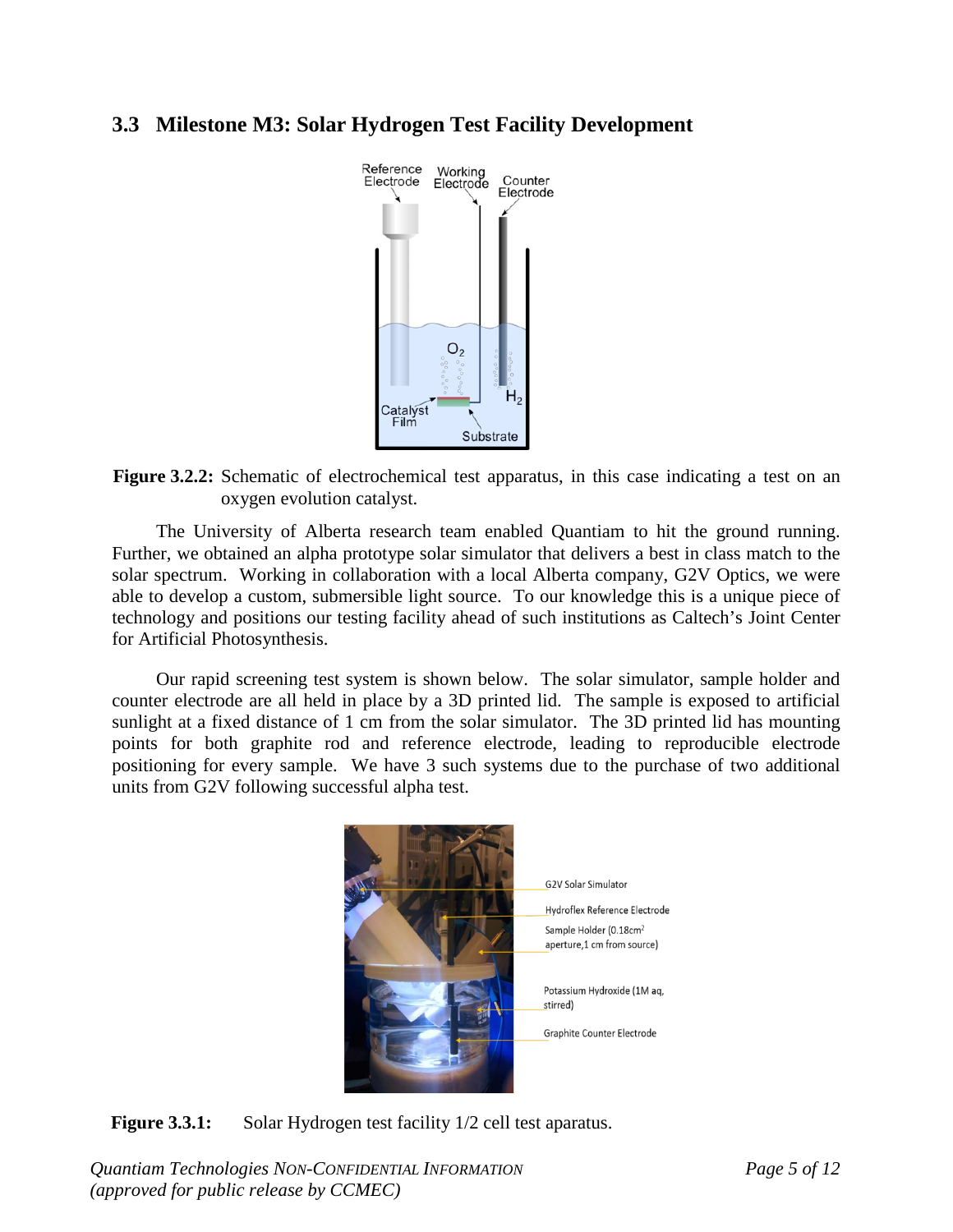A key metric in developing a prototype reactor system is the measurement and separation of the evolved gases. To this, we developed a custom solar hydrogen prototype reactor. The reactor consists of two chambers, one for the reference electrode and counter electrode, and another for the working electrode separated by a membrane. The reactor was designed for compatibility with the solar simulator and features automated filling and draining of electrolyte, and gas tight fixtures.



**Figure 3.3.2:** Lab Prototype Solar Hydrogen Reactor.

# <span id="page-8-0"></span>**3.4 Milestone M4: Solar Hydrogen Catalyst Development**

#### <span id="page-8-1"></span>**3.4.1 Overall Strategy**

Our strategies for catalyst development have evolved considerably over the past two years. We have screened thousands of metal, metal oxide, and alloy compounds. We chose to develop our catalysts on a substrate whose properties were tailored to not impact our measurement of catalyst properties. Electrochemical performance of catalysts is tremendously sensitive to the interface between the substrate and the catalyst under test.

The performance of a photoelectrochemical (PEC) device depends on the properties of both the solar cell and the catalyst. The operating point of a PEC device can be viewed graphically as the intersection of the PV devices JV (current vs. voltage) curve and the catalysts CV (cyclic voltammetry curve). This ultimately determines solar to hydrogen efficiency possible for any given combination of photovoltaic device and half-cell. Additionally we targeted low CO2e solar devices. Potentially these cells have a footprint of 10 g CO2e/kWh,

*Quantiam Technologies NON-CONFIDENTIAL INFORMATION Page 6 of 12 (approved for public release by CCMEC)*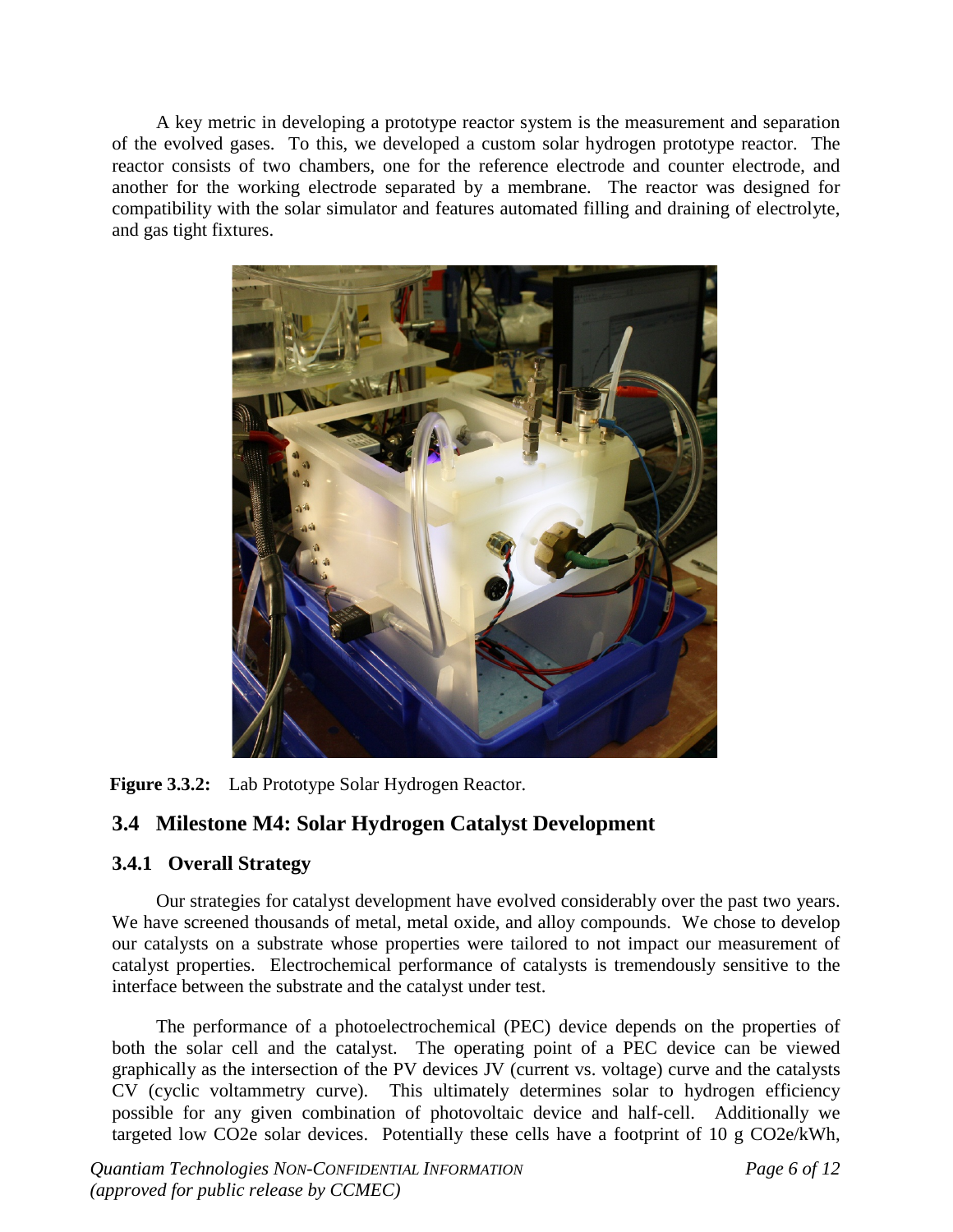around 25% of a conventional PV device. This choice will improve the carbon footprint of our hydrogen production technology even further.

We demonstrated successful proof-of-concept on previously commercially available cells. At our year 1 project update we demonstrated spontaneous water splitting on a solar cell coated with M1 catalyst with oxygen evolving on the M1 and hydrogen on the back side of the cell.



**Figure 3.4.1:** Relationship between solar cell output and catalyst electrochemistry showing the operating point of a PEC device.



**Figure 3.4.2:** Stability test data. Film protects solar cell for over 30 days and counting testing is still underway as of the writing of this report.

We investigated a range of materials to protect the solar cell from the electrolyte. Materials investigated had to satisfy the threefold requirements of high electrical conductivity, high optical transmission and corrosion resistance in highly corrosive electrolyte solution.

We conducted a long term stability testing. As can be seen in the figure, the film is stable over 30 days with no reduction in current observed.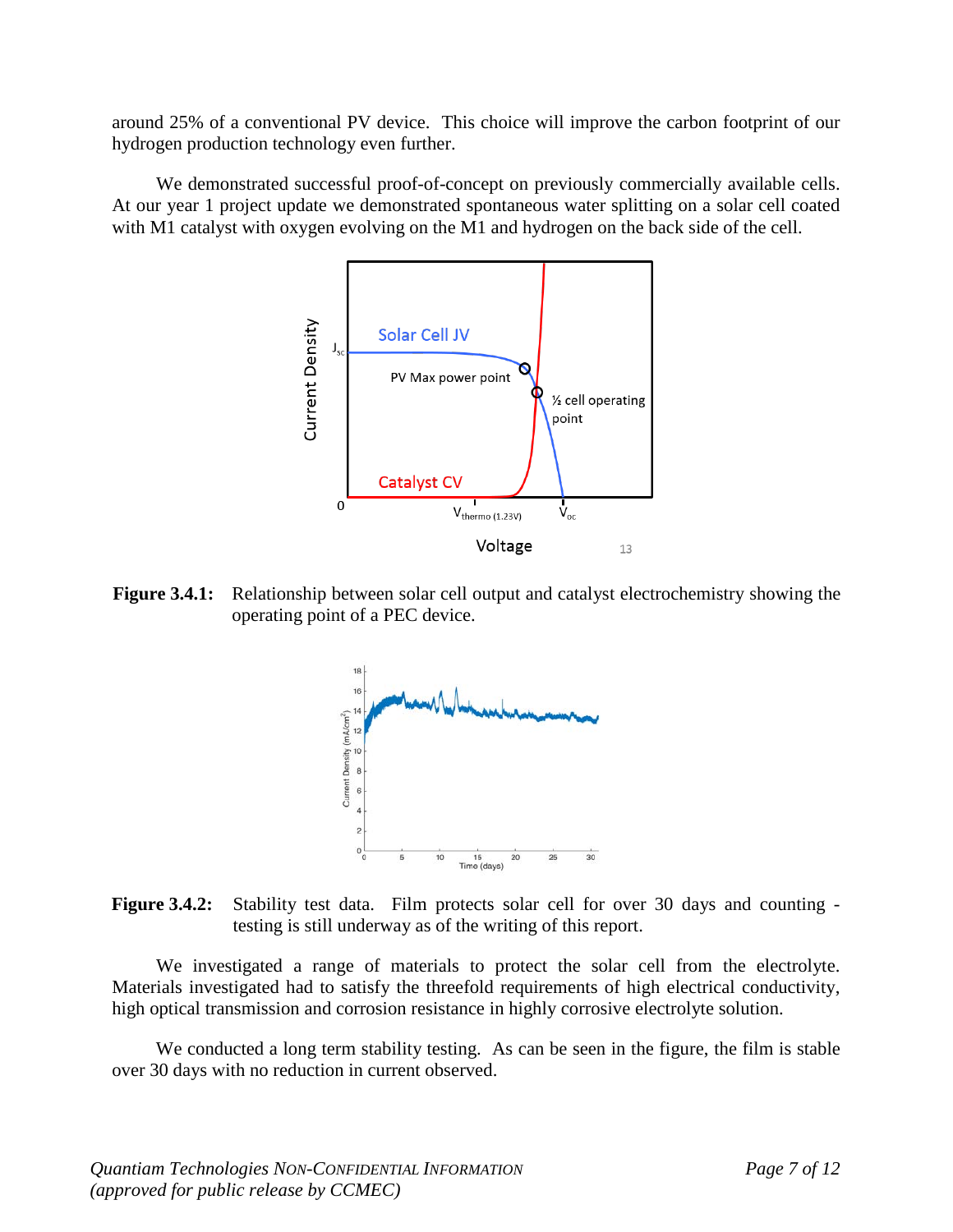



#### <span id="page-10-0"></span>**3.5 Milestone M5: Renewable Hydrogen Strategy Development**

Quantiam will simultaneously advance hydrolysis using renewable electricity to underwrite technical risk to the *Methanol+* technology as we recognize the higher risks inherent in development of the photocatalytic water splitting technology. As such the *Methanol+* technology is compatible with hydrogen sourced from water electrolysis powered by renewable energy sources, which have low CO2e.

The aim of this task is two-fold. We first identify suitable locations in Alberta that have access to renewable energy sources such as wind, solar and hydroelectricity or those that have high renewable energy potential. We then consider the economic and environmental benefits of hydrogen produced via two electrolyzer technologies using a renewable source.

Our results show that Alberta is rich in renewable energy, in particular wind and solar that favours the deployment of our  $CO<sub>2</sub>$  Utilization technology using renewable hydrogen as a feedstock. In the near term, the incumbent electrolysis technology, alkaline electrolysis, is the most cost effective solution, though not the least emissive. As such this is the lowest risk technology. As can be seen in [Figure 3.5.1](#page-11-0) nearly half the province is well suited to the deployment of renewable hydrogen.

At present, SMR hydrogen costs are approximately \$1.70 / kg, and we estimate that hydrogen from electrolysis could cost as little as \$2.86 / kg. Using current market forecasts for the prices of oil and natural gas, as well as the cost of wind power, we estimate cost parity of the competing technologies by as soon as 2021 under the two-degree scenario price on carbon, though as late as 2033 with no carbon tax at all. This is quite a promising result, as this effectively frees the cost of hydrogen from being tied to the cost of fossil fuels, and shows a clear alternative is on the horizon and could displace the incumbent process of steam methane reforming in less than 20 years.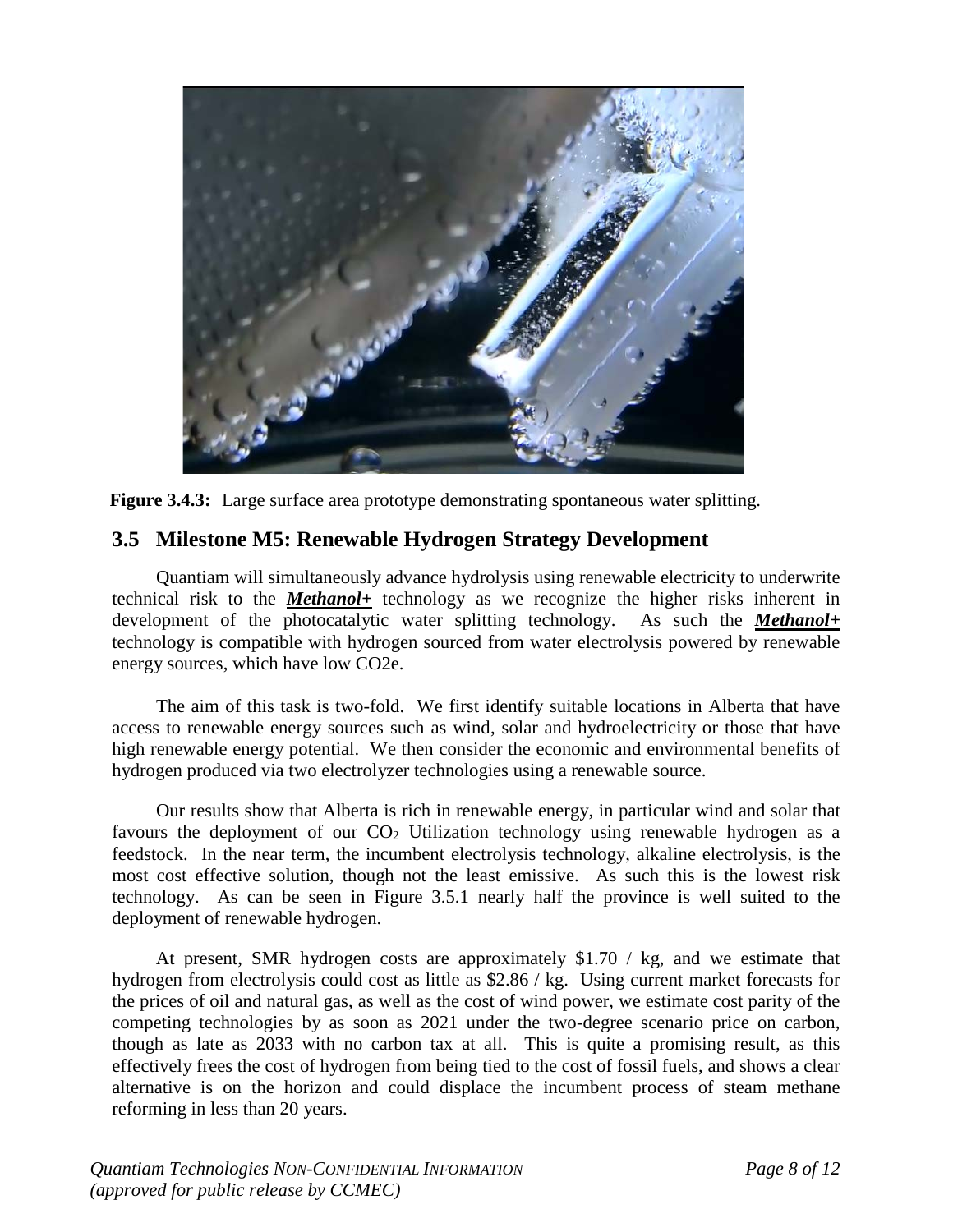

<span id="page-11-0"></span>Figure 3.5.1: Map of sites where renewable resource infrastructure or availability enables deployment of  $CO<sub>2</sub>$  Utilization technology with renewable hydrogen as feedstock.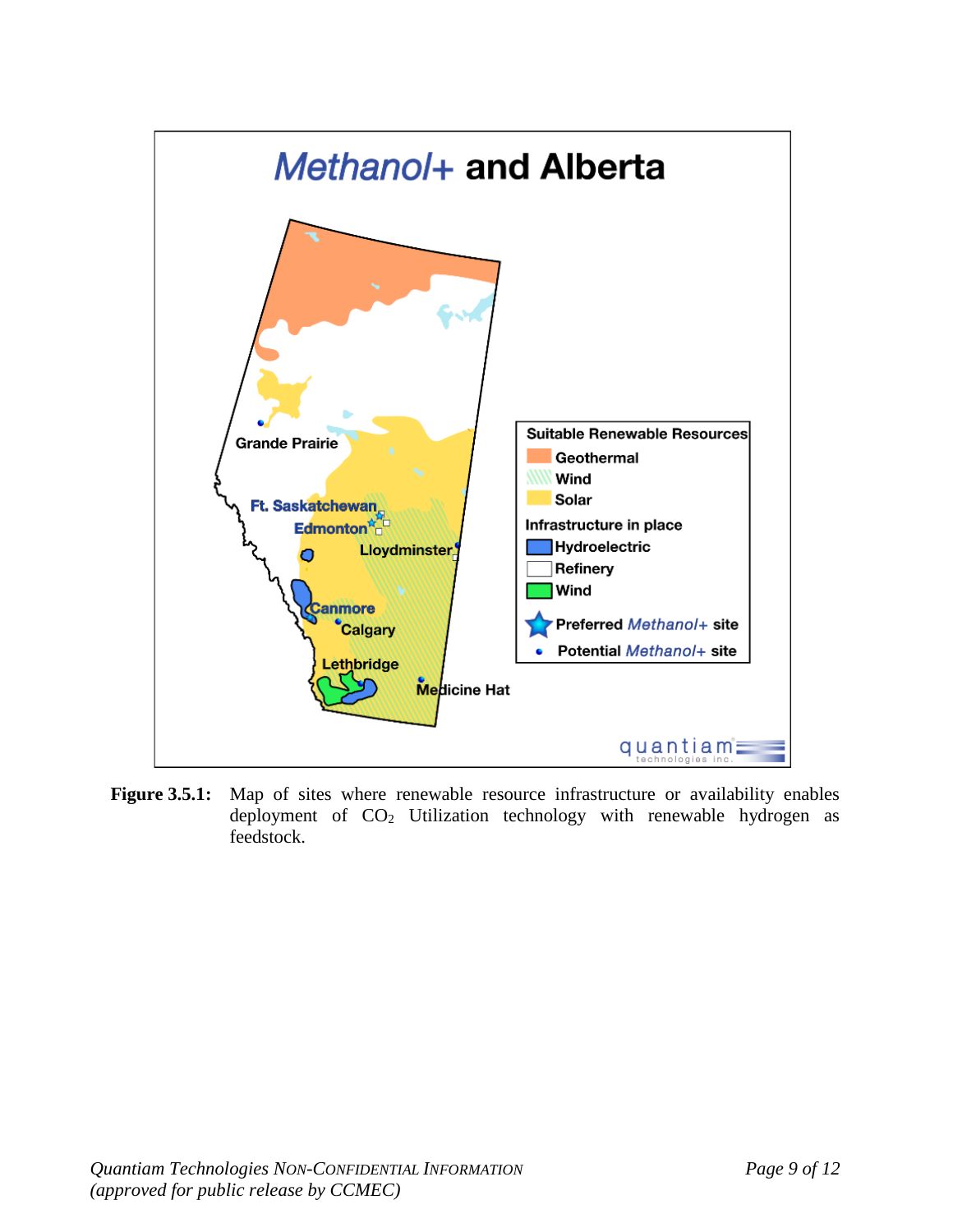# <span id="page-12-0"></span>**4.0 GHG AND NON-GHG IMPACTS**

#### <span id="page-12-1"></span>**4.1 Qualitative GHG Benefits**

The GHG benefits from the *Methanol+* technology package are considerable. Hydrogen from steam methane reforming emits over ten times the  $CO<sub>2</sub>$  of our Solar Hydrogen technology. Coupled with our CO2 Utilization technology this delivers a *carbon negative* solution. Not only does the technology deliver a modular solution to the production of valuable chemical feedstocks and fuels locally, it also provides a solution to the challenges we face with global  $CO<sub>2</sub>$  levels that are already twice those of pre-industrial times and on course continue to increase. We are at a point where emissions reduction strategies alone cannot be used to reduce these levels, and we must find ways to capture and utilize  $CO<sub>2</sub>$  from the atmosphere to affect the desired long-term global outcomes.

Within the province of Alberta alone, assuming commercialization in 2023, the ten year impact of a single 500 kT methanol production facility would be nearly 9 MT of CO<sub>2</sub> *consumed* from the atmosphere and a water savings of 276,000,000 liters of water.

#### <span id="page-12-2"></span>**4.2 Quantification of Expected Annual GHG Reductions**

The *Methanol+* technology directly converts captured carbon dioxide emissions into methanol, resulting in net consumption of 0.82 T CO2e/T of methanol produced, including the projected 0.13 T CO2e/T H2 produced via Solar Hydrogen. Considering displaced conventional methanol production (0.673 T CO2e/T of methanol), the net GHG reduction of *Methanol+* is 1.49 T CO2e/T of methanol produced.

#### <span id="page-12-3"></span>**4.3 Non GHG Benefits**

The *Methanol+* technology package may also yield significant water use reductions over conventional methanol For example the baseline water use for conventional methanol production is approximately 90 T water per T of methanol produced.<sup>5</sup> On the other hand, recent techno-economic analysis of methanol production from  $CO<sub>2</sub>$  indicate a water use of only 26.4 T  $H<sub>2</sub>O/T$  of Methanol<sup>5</sup> Further, the methanol synthesis process produces about 0.5 T of  $H<sub>2</sub>O/T$  of Methanol and this can be recycled and used for processing (cooling, steam generation) and may be discounted against the total water usage. Taking into account the water usage expected from our hydrogen production, we must also consider that our technology consumes about 8.9 T of water per T of hydrogen; leading to a net water usage of 34.76 T of water per T of methanol, saving 55.2 T of water per T of methanol over the entire process, a savings of 61%.

As a sink for CO2, *Methanol+* is future proof against the ever increasing price on carbon. With taxes already at \$30/T and expected to rise to \$100/T within the next 15 years, incumbent production technologies become decreasingly attractive economically. For example, our most conservative estimates place our Solar Hydrogen production technology to outperform steam methane reforming on a cost basis by 2030. *Methanol+* technology is predicted to have greatly improved operating margins vs. incumbent methanol production technologies due to much lower feedstock costs and lowered emissions penalties.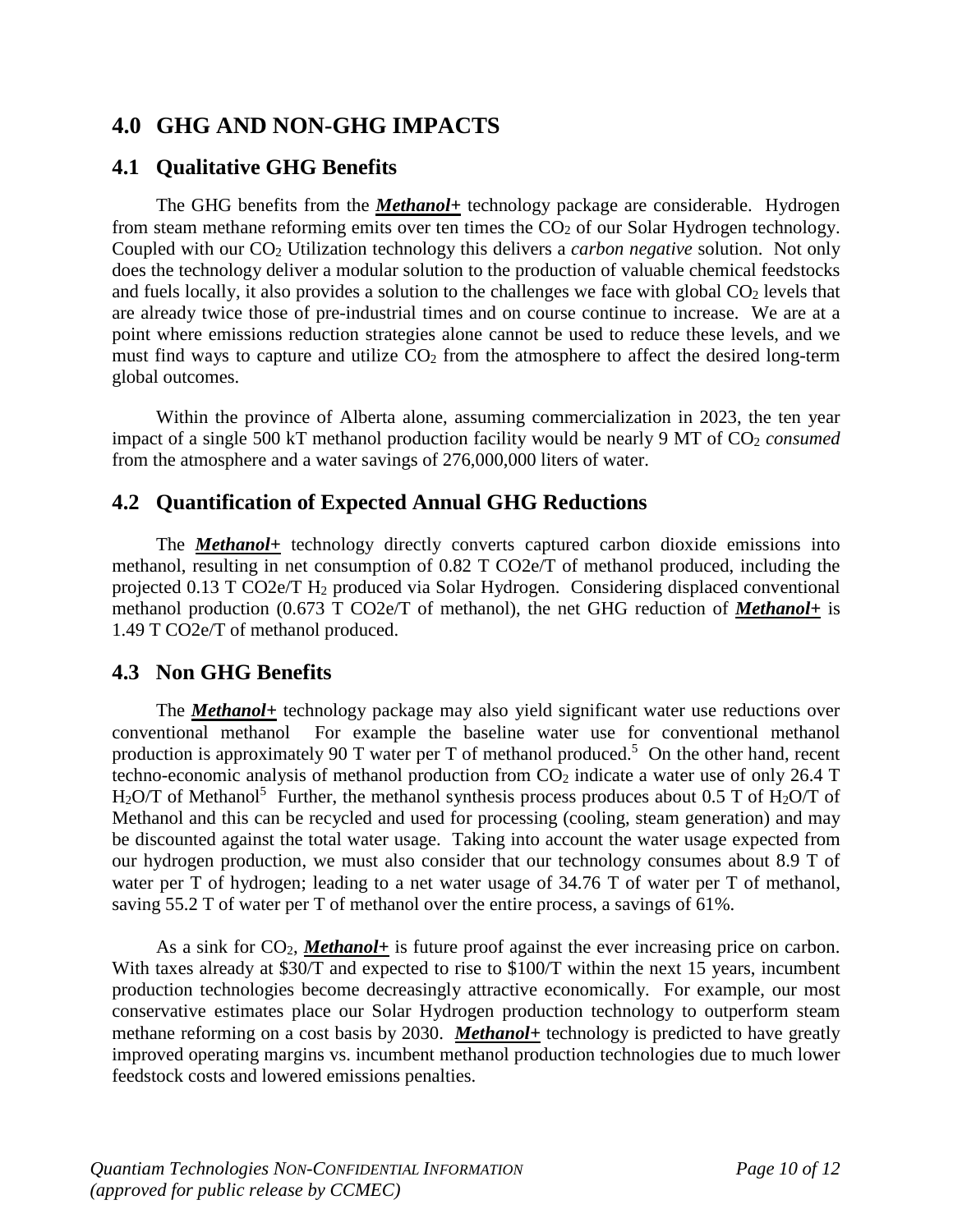Solar hydrogen production competes favourably with initial investment for SMR, with the added advantage that its modular nature means that small scale facilities are possible with this technology. The cost of initial investment for small scale methane reforms is nearly 10X that of large scale (150MW+ facilities).

# <span id="page-13-0"></span>**5.0 OVERALL CONCLUSIONS**

The successful completion of our technical milestones have greenlit continued development of our *Methanol+* technology suite. Completion of milestones 1 and 3 have given us world class research facilities for the development and testing of advanced catalyst and reactor designs for both the production of methanol and hydrogen respectively. Using these we have advanced milestones 2 and 4 and developed novel catalysts and reactors that will enable us to bring our *Methanol+* technologies to market.

# <span id="page-13-1"></span>**6.0 SCIENTIFIC ACHIEVEMENTS**

The Project has generated a number of key scientific results. For example, we have prepared a record of Invention for our water oxidation catalyst technology for Solar Hydrogen Production. Further, we are preparing records of invention for both our reduction catalyst technology for solar hydrogen production as well as for an anti-corrosion coating we have developed for our Solar Hydrogen reactor components.

# <span id="page-13-2"></span>**7.0 NEXT STEPS**

Within the next five years, we anticipate that we will be validating our integrated pilot (1000X) systems in a relevant environments. In the case of the Solar Hydrogen technology, this would be an outdoor test facility, at the Quantiam site in Edmonton, AB. In the case of our  $CO<sub>2</sub>$ Utilization technology, this would be a pilot demonstration facility in a proposed expansion to the Quantiam site and integrated with our Solar Hydrogen pilot. We anticipate production capacity of these facilities to be approximately 200 kg  $H<sub>2</sub>/Y$  and 1000 kg methanol/Y.

The next five years of the project constitute successful completion of Phase-2 and substantive progress towards completion of Phase-3 (1000X Pilot Facility). After Project completion we will aggressively pursue remaining Phase-3 deliverables including final technology validation and market assessment. We will advance planning to finance full commercialization with a focus on strategic investors and customers/end-users. Following the next five yea9rs, we will begin Phase-4 (Fully integrated pilot and commercialization) include a greenfield deployment of the *Methanol+* technology at 100,000-1,000,000X scale at a site in Alberta in collaboration with a Tier 1 partner, likely a major chemical/petrochemical producer. We will also assess the potential of the Solar Hydrogen technology as a standalone business.

# <span id="page-13-3"></span>**8.0 COMMUNICATIONS PLAN**

We are operating in a highly competitive space. As such, all non-disclosed technological innovations will be protected as a trade secret or when disclosed to third parties protected by a non-disclosure agreement. We will communicate non confidential, public, information via our corporate website.